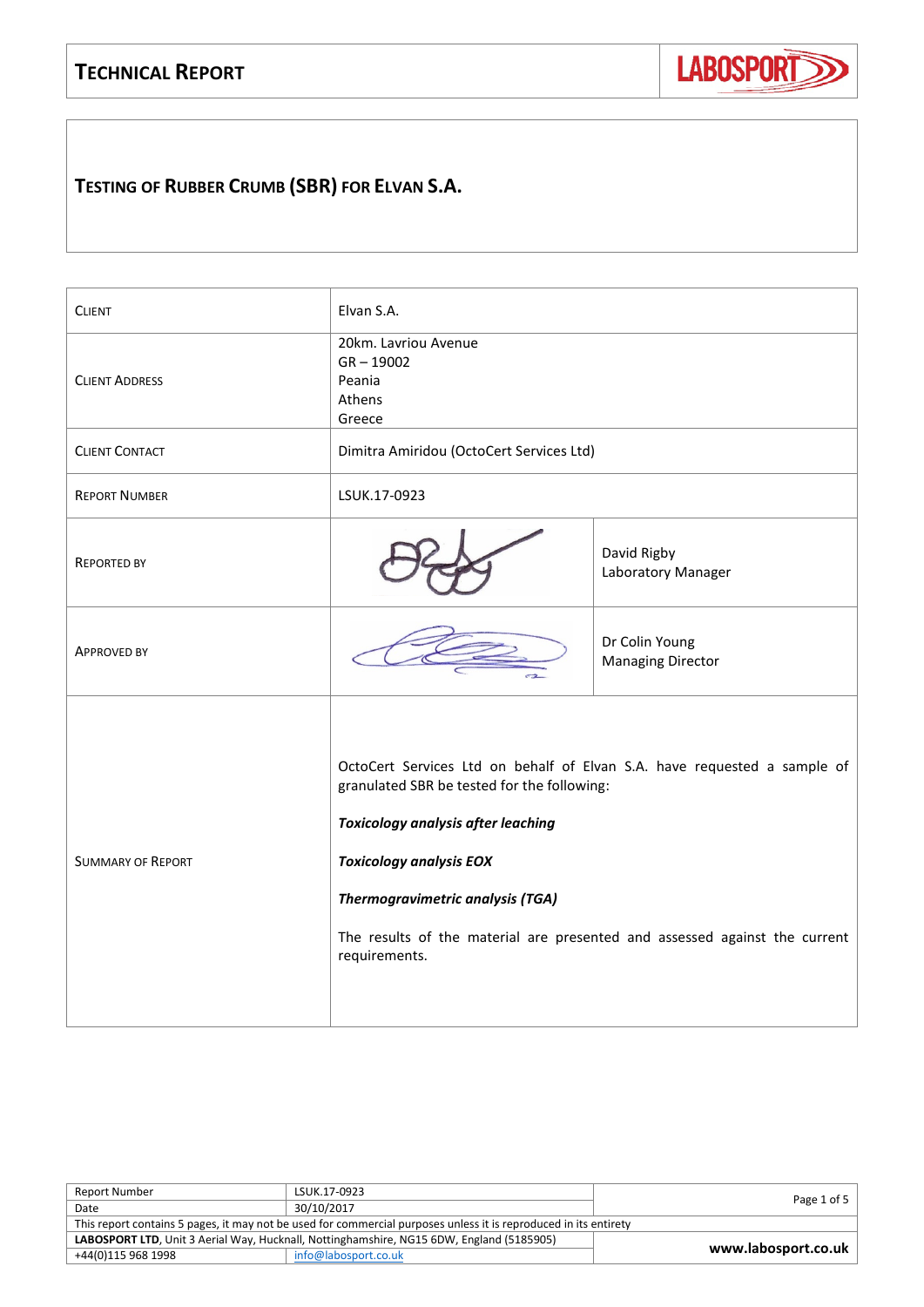

| <b>SCOPE OF TESTING</b>         | Labosport has been commissioned by OctoCert Services Ltd on behalf of Elvan S.A.<br>to carry out analysis on a sample of rubber granules.<br>Toxicology analysis after leaching to NF P90-112 and DIN 18035-7<br>Toxicology analysis EOX to DIN 18035-7<br>Thermogravimetric analysis (TGA) to ISO 11358-1 |
|---------------------------------|------------------------------------------------------------------------------------------------------------------------------------------------------------------------------------------------------------------------------------------------------------------------------------------------------------|
| <b>TEST PROCEDURE/STANDARDS</b> | The following test methodology was undertaken:<br>Toxicology analysis after leaching to ISO 17294-1, NF T 90-043,<br>ISO 17852 and EN 1484.<br>Toxicology analysis EOX to DIN 38414-17.<br>Thermogravimetric analysis (TGA) to ISO 11358-1.                                                                |
| PRODUCT DETAILS / DESCRIPTION   | A 4kg sample of SBR granulate supplied by Elvan S.A.<br>The sample is a typical crumb rubber material used in the sport and play sector.<br>The sample was conditioned and prepared for testing as per the requirements.                                                                                   |

| <b>Report Number</b>                                                                                             | LSUK.17-0923         |                     |  |
|------------------------------------------------------------------------------------------------------------------|----------------------|---------------------|--|
| Date                                                                                                             | 30/10/2017           | Page 2 of 5         |  |
| This report contains 5 pages, it may not be used for commercial purposes unless it is reproduced in its entirety |                      |                     |  |
| LABOSPORT LTD, Unit 3 Aerial Way, Hucknall, Nottinghamshire, NG15 6DW, England (5185905)                         |                      |                     |  |
| +44(0)115 968 1998                                                                                               | info@labosport.co.uk | www.labosport.co.uk |  |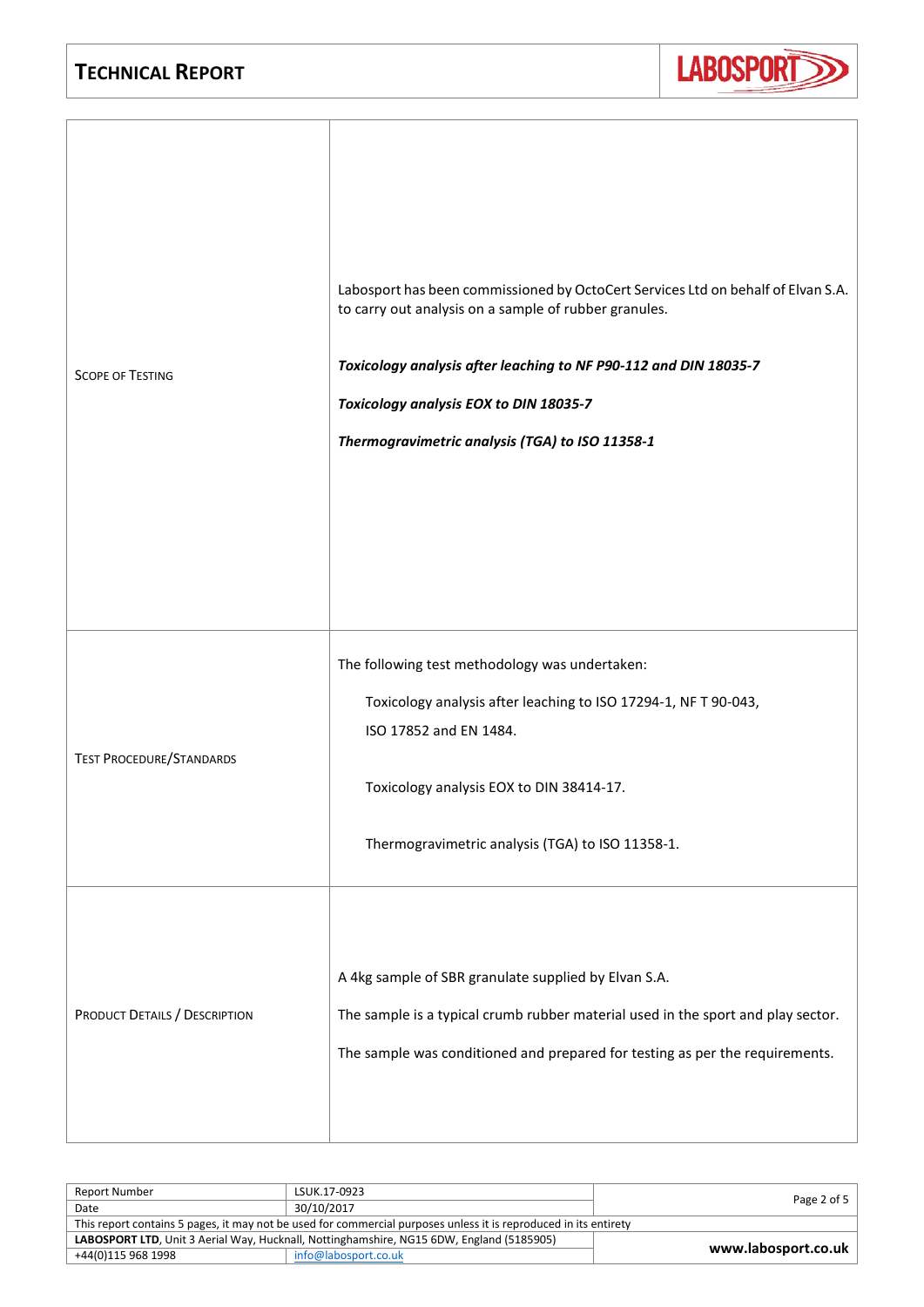### **TECHNICAL REPORT**

LABOSPORT<sub>3</sub>

| <b>TEST RESULTS - TOXICOLOGY AND TGA</b> |                          |                          |                          |                          |               |
|------------------------------------------|--------------------------|--------------------------|--------------------------|--------------------------|---------------|
| Element                                  | <b>Units</b>             | <b>Test Method</b>       | <b>Results - Sample</b>  | Requirement              | Pass/<br>Fail |
| Leaching<br>without<br>CO <sub>2</sub>   | $\overline{\phantom{a}}$ | NF P90-112               |                          | $\overline{\phantom{0}}$ |               |
| Lead                                     | mg/L                     | ISO 17294-1              | < 0.001                  | < 0.025                  | <b>Pass</b>   |
| Cadmium                                  | mg/L                     | ISO 17294-1              | < 0.001                  | < 0.005                  | <b>Pass</b>   |
| Chromium                                 | mg/L                     | ISO 17294-1              | 0.001                    | < 0.05                   | <b>Pass</b>   |
| Tin                                      | mg/L                     | ISO 17294-1              | < 0.001                  | < 0.040                  | <b>Pass</b>   |
| Zinc                                     | mg/L                     | ISO 17294-1              | 0.097                    | < 0.5                    | <b>Pass</b>   |
| Chromium<br>$\mathsf{VI}$                | mg/L                     | NFT 90-043               | < 0.008                  | < 0.008                  | <b>Pass</b>   |
| Mercury                                  | μg/L                     | ISO 17852                | < 0.1                    | ${<}1$                   | <b>Pass</b>   |
| DOC                                      | mg/L                     | EN 1484                  | $8.1\,$                  | $< 50$                   | <b>Pass</b>   |
|                                          |                          |                          |                          |                          |               |
| EOX                                      | mg/kg<br><b>MS</b>       | DIN 38414-17             | 21.4                     | < 100                    | <b>Pass</b>   |
|                                          |                          |                          |                          |                          |               |
| TGA                                      | $\overline{\phantom{a}}$ | ISO 11358-1              | $\overline{\phantom{a}}$ |                          | ٠             |
| Organic                                  | $\%$                     | $\overline{\phantom{0}}$ | 63.5                     | $\overline{\phantom{0}}$ |               |
| Inorganic                                | $\%$                     |                          | 36.5                     |                          | ۰             |
| Elastomer                                | $\%$                     | $\overline{\phantom{0}}$ | 60.5                     | $\overline{\phantom{0}}$ | ۰             |
|                                          |                          |                          |                          |                          |               |

| <b>Report Number</b>                                                                                             | LSUK.17-0923         | Page 3 of 5         |
|------------------------------------------------------------------------------------------------------------------|----------------------|---------------------|
| Date                                                                                                             | 30/10/2017           |                     |
| This report contains 5 pages, it may not be used for commercial purposes unless it is reproduced in its entirety |                      |                     |
| LABOSPORT LTD, Unit 3 Aerial Way, Hucknall, Nottinghamshire, NG15 6DW, England (5185905)                         |                      | www.labosport.co.uk |
| +44(0)115 968 1998                                                                                               | info@labosport.co.uk |                     |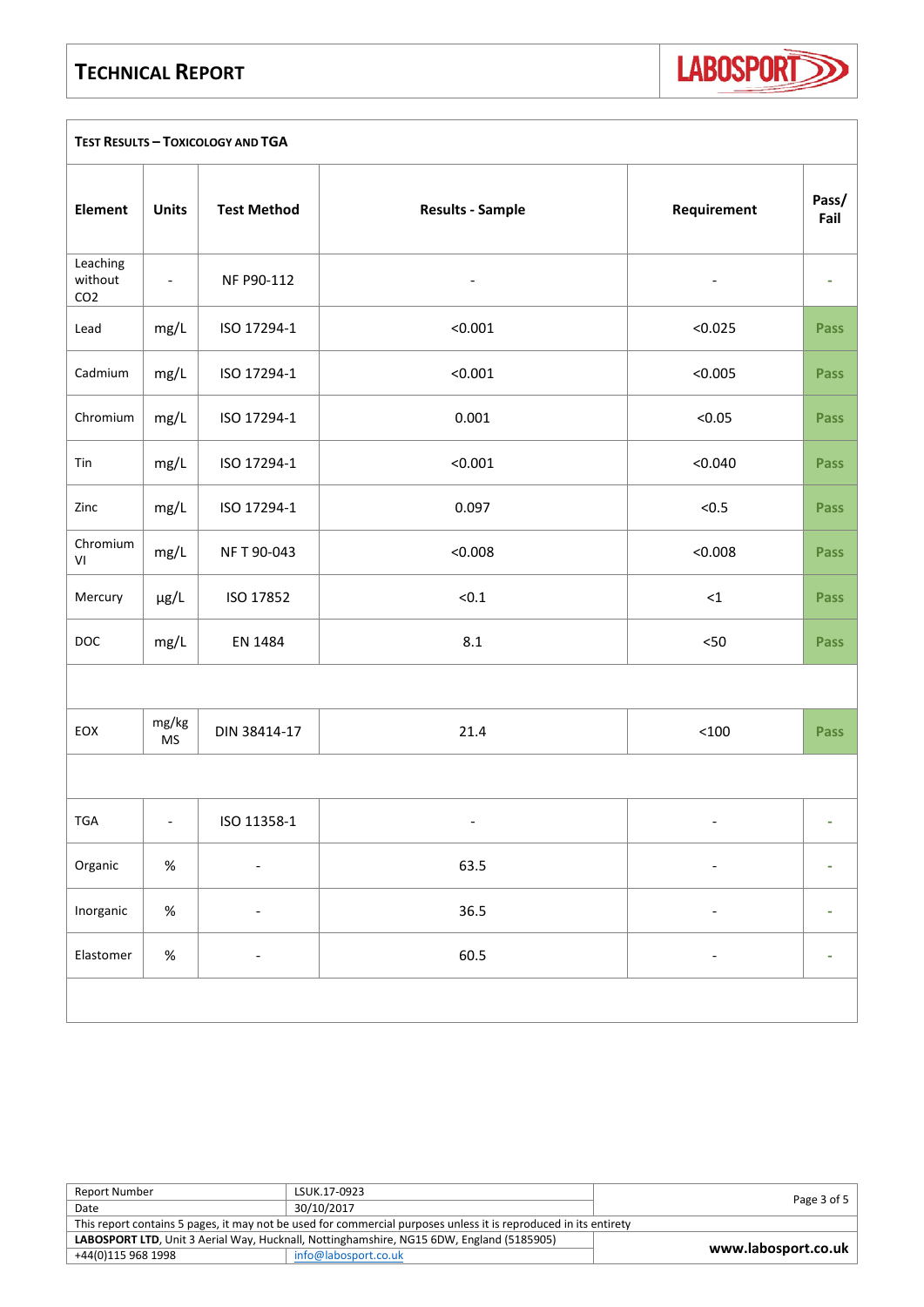

| The testing identified the sample was within the requirements of NF P90-112 and<br><b>CONCLUSIONS</b><br>DIN 18035-7. |
|-----------------------------------------------------------------------------------------------------------------------|
|-----------------------------------------------------------------------------------------------------------------------|

| LSUK.17-0923                                                                                                     |                     |  |
|------------------------------------------------------------------------------------------------------------------|---------------------|--|
| 30/10/2017                                                                                                       | Page 4 of 5         |  |
| This report contains 5 pages, it may not be used for commercial purposes unless it is reproduced in its entirety |                     |  |
| LABOSPORT LTD, Unit 3 Aerial Way, Hucknall, Nottinghamshire, NG15 6DW, England (5185905)                         |                     |  |
| info@labosport.co.uk                                                                                             | www.labosport.co.uk |  |
|                                                                                                                  |                     |  |